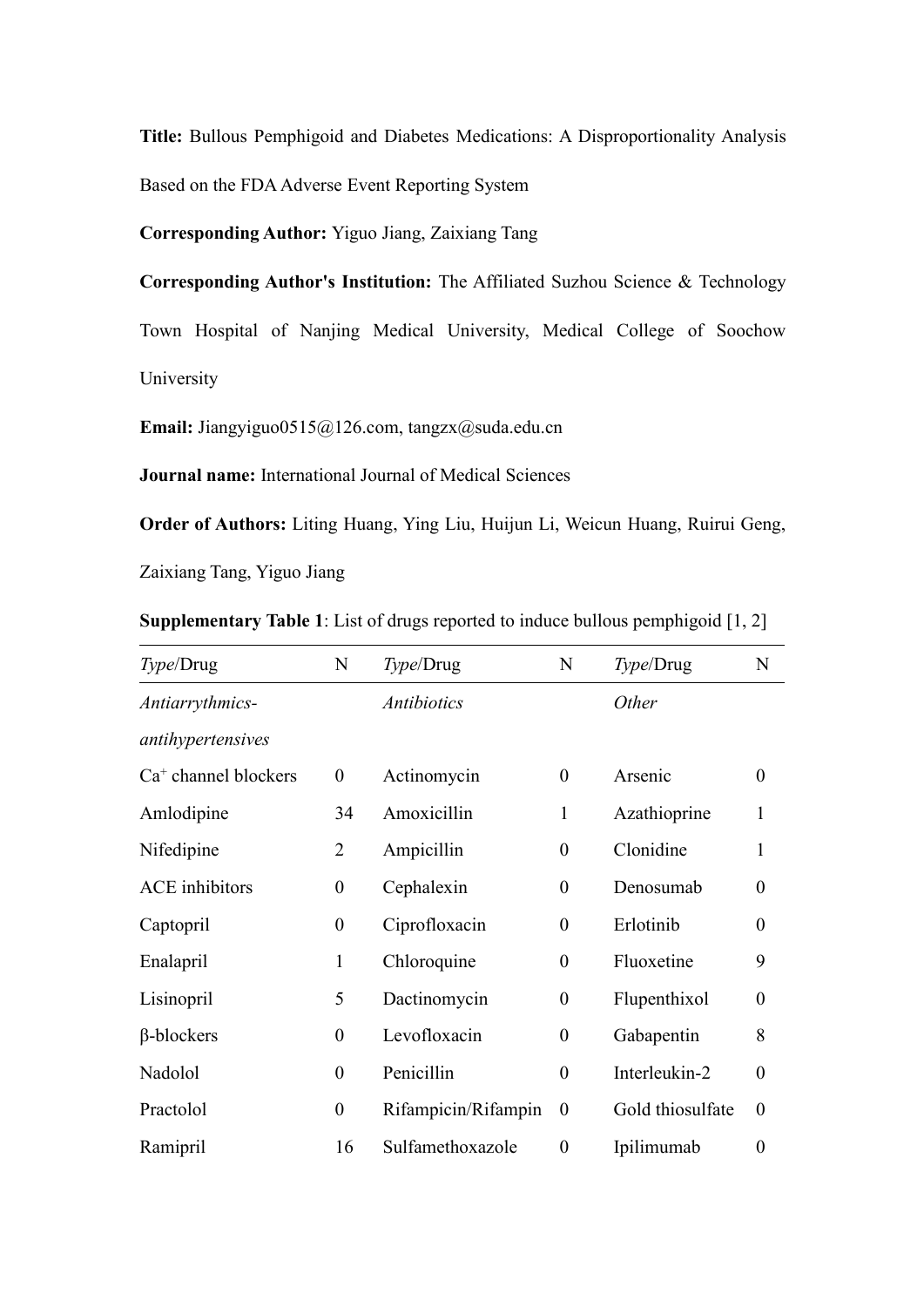| Angiotensin II          | $\boldsymbol{0}$ | Trimethoprim          | $\boldsymbol{0}$ | Galantamine          | $\boldsymbol{0}$ |
|-------------------------|------------------|-----------------------|------------------|----------------------|------------------|
| antagonists             |                  |                       |                  | hydrobromide         |                  |
| Losartan                | $\mathbf{1}$     | <b>Vaccines</b>       |                  | Levetiracetam        | 3                |
| Valsartan               | 10               | Influenza             | $\boldsymbol{0}$ | Mepolizumab          | $\boldsymbol{0}$ |
| Topical                 |                  | Swine flu             | $\boldsymbol{0}$ | Methyldopa           | $\boldsymbol{0}$ |
| Anthralin               | $\overline{0}$   | Tetanus toxoid        | $\boldsymbol{0}$ | Natalizumab          | $\boldsymbol{0}$ |
| Benzyl benzoate         | $\boldsymbol{0}$ | <b>HZV</b>            | $\boldsymbol{0}$ | Nivolumab            | 4                |
| Iodophor in adhesive    | $\boldsymbol{0}$ | Hexavalent combined   | $\boldsymbol{0}$ | Psoralens with       | $\boldsymbol{0}$ |
| bandage                 |                  | vaccines              |                  | <b>UVA</b>           |                  |
| 5-fluorouracil          | $\boldsymbol{0}$ | <b>NSAID</b>          |                  | Thiopronin           | $\boldsymbol{0}$ |
| Coal tar                | $\boldsymbol{0}$ | Azapropazone          | $\boldsymbol{0}$ | Omeprazole           | 13               |
| Epinephrine             | $\boldsymbol{0}$ | Celecoxib             | $\boldsymbol{0}$ | Omalizumab           | $\boldsymbol{0}$ |
| Idoxuridine             | $\boldsymbol{0}$ | Diclofenac (topical)  | $\boldsymbol{0}$ | Terbinafine          | $\boldsymbol{0}$ |
| Pilocarpine             | $\boldsymbol{0}$ | Ibuprofen             | $\boldsymbol{0}$ | Placental extracts 0 |                  |
| Timolol                 | $\mathbf{1}$     | Mefenamic acid        | $\boldsymbol{0}$ | Potassium iodide 0   |                  |
| Salicylates             |                  | Phenacetin            | $\boldsymbol{0}$ | Pembrolizumab        | $\boldsymbol{0}$ |
| Aspirin                 | 8                | Anti TNF-α            |                  | Risperidone          | $\overline{2}$   |
| Sulphasalazine          | $\boldsymbol{0}$ | Adalimumab            | $\boldsymbol{0}$ | Rituximab            | $\boldsymbol{0}$ |
| Salicylazosulphapyride  | $\boldsymbol{0}$ | Efalizumab            | $\boldsymbol{0}$ | Secukinumab          | $\overline{2}$   |
| Salicylazosulfapyridine | $\boldsymbol{0}$ | Etanercept            | $\mathbf{1}$     | Sulphonamide         | $\boldsymbol{0}$ |
| <b>Diuretics</b>        |                  | <b>Antirheumatics</b> |                  | Ustekinumab          | $\boldsymbol{0}$ |
| Furosemide              | 12               | D-penicillamine       | $\boldsymbol{0}$ |                      |                  |
| Spironolactone          | 15               | Tiobutarit            | $\boldsymbol{0}$ |                      |                  |

The N of supplementary Table 2 meant the bullous pemphigoid cases' number induced by the Dipeptidyl Peptidase 4 (DDP-4) Inhibitors and the combination drug (target drug reported to induce bullous pemphigoid).

To avoid overmuch events being excluded, the study only excluded the drug whose N  $\geq$  10 for the sensitivity analysis of DDP-4 Inhibitors. In a word, the study excluded